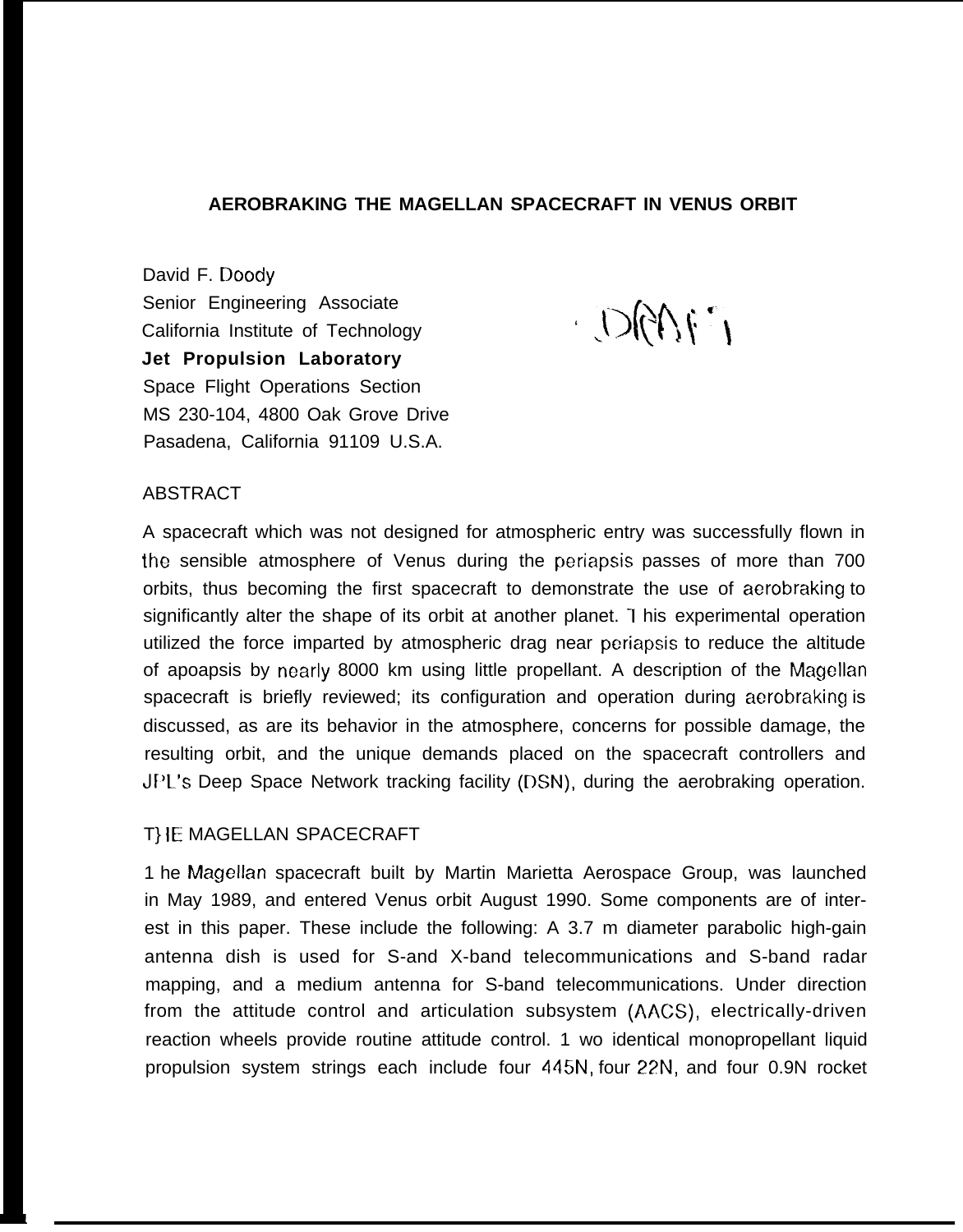engines mounted in modules at the end of struts extending from the spacecraft body. l-he liquid propellant system routinely employs its 0.9N engines, or "thrusters" for desaturating momentum from the reaction wheels, and performing orbit trim maneuvers. The system shares a common helium-pressurized reservoir of hydrazine which contained 132 kg at launch, and a separate helium tank for repressurization.

# RADAR MAPPING

Magellan had conducted its radar mapping of Venus from a highly elliptical, nearly polar orbit about the planet. Nominal periapsis altitude was 170 km, apoapsis 8470 km, orbit period was 3.26 hours, and the inclination was 85°. From this orbit Magellan mapped 98% the surface of Venus, its radar experiment collecting synthetic aperture radar imaging data, altimetry, and radiometry data. The radar mapping was completed after Venus had rotated three times below Magellan's fixed orbit. Additional experiments were conducted, including bistatic radar observations, solar coronal and solar Faraday rotation radio science, very long baseline interferometry astronomical frame ties, and atmospheric occultation radio science. Each Venus rotation period is 243 days, and is referred to as a Cycle.

# GRAVITY FIELD SURVEY

Magellan spent Cycle 4 surveying the gravity field in the planet's equatorial regions.<sup>3</sup> This was the last of Magellan's originally stated primary scientific mission objectives. A gravity field survey gives important clues to understanding the nature of features visible in the radar images, since it measures mass concentrations at and below the surface. Such data is acquired by recording the doppler signature of minute spacecraft accelerations in orbit. A resolution of millimeters per second? (milligals), is possible with Magellan's X-band downlink, which is based upon a highly stable Xband uplink reference frequency. The resolution obtainable at and near the surface of a planet is roughly equal to the altitude of the spacecraft, Given Magellan's altitude of roughly 1000 km near the north pole, the smallest feature detectable in the gravity data is about 1000 km in diameter. From Magellan's original, highly elliptical orbit, the spacecraft's altitude was too great to measure the gravity field effectively except when it was within about 30 degrees true anomaly from periapsis, which occurred at 10"N latitude. See Figure 1.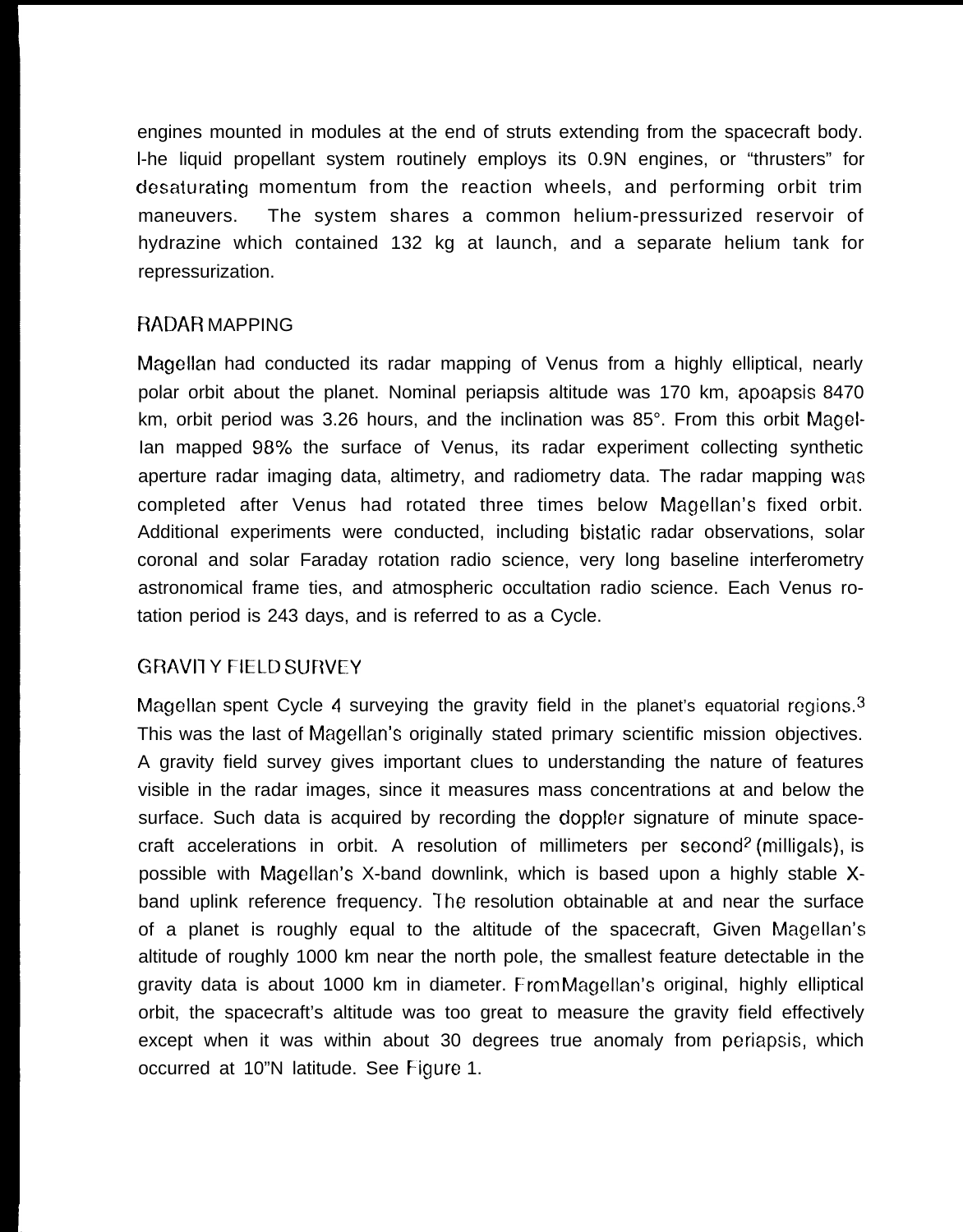### **FIG. 1 GRAVITY FIELD SURVEY FROM HIGHLY ELLIPTICAL ORBII**



**SHADED ARC REPRESENTS USEABLE GRAVITY DATA COLLECTION** 

# OBJECTIVE FOR ATTEMPTING AEROBRAKING

.

The only way for Magellan to obtain meaningful gravity field data at high latitudes would be by lowering its apoapsis altitude to create a more circular orbit. It was highly desirable to measure the gravity at high latitudes because of features including Maxwell Montes in Ishtar Terra, the highest mountain on Venus, which rises 11 km above the mean terrain elevation. See Figure ?.



### **FIG. 2 GRAVITY FIELD SURVEY FROM NEARLY CIRCULAR ORBIT**

**St IADED ARC REPRESENTS USEABLE GRAVITY DATA COLLEGTION**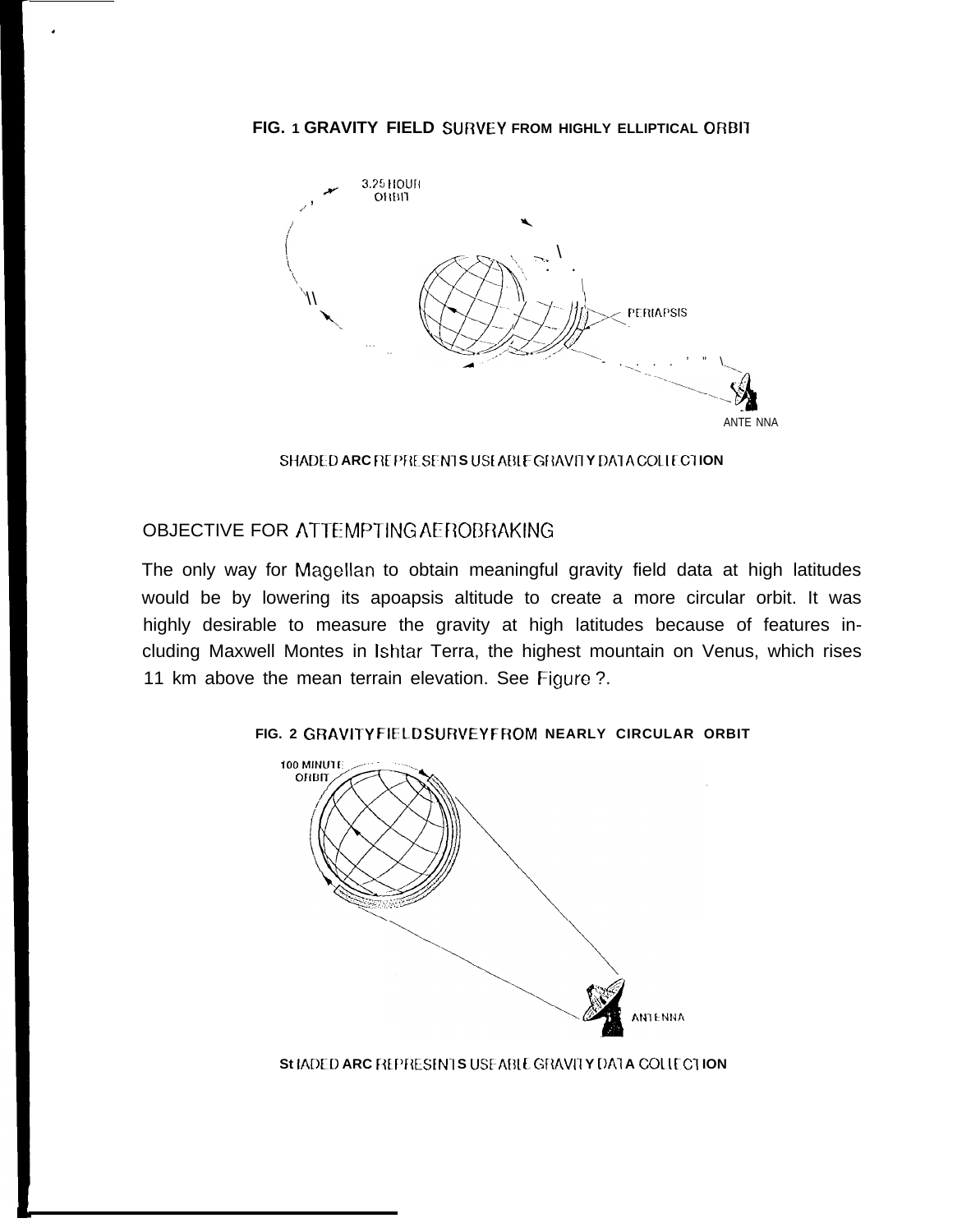To lower apoapsis to the desired altitude via propulsive maneuvers would require an order of magnitude more propellant than Magellan carried. Aerobraking was viewed as a valid option. In addition to providing a more circular orbit, it **would demonstrate the engineering concept.** Also, measurements of the spacecraft's deceleration in the atmosphere would provide aeronomy data on Venus's upper atmosphere. Aerobraking was viewed as risky because the spacecraft was not designed for atmospheric flight. It was foreseeable that the solar panels, the HGA, and possibly other components to suffer damage from frictional heating. 1 he experiment was deemed appropriate only because all of Magellan's primary scientific objectives had been completed, and accidental loss of the spacecraft would not be catastrophic to accomplishing the mission's intended goals.

# AEROBRAKING CONFIGURATION AND OPERATION

.

The normal process of loading sequences of timed commands into the spacecraft's Command and Data Subsystem (CDS) for control of the spacecraft would not be appropriate for operations during the aerobraking experiment, since the orbit period would be decreasing at a rate not entirely predictable weeks or even days in advance, thus making it impossible to predict absolute times for execution of activities which must take place at certain parts of each orbit. Spacecraft engineers at Martin Marietta Aerospace Group in Denver devised a looping program to manage on-orbit activities which included a self-decrementing orbit period. The value which the looper **used to decrement its period was easily changeable by command from** Earth. In addition, the looper program could be cancelled and restarted as necessary to resync its activities with the latest knowledge of orbit parameters.

**The propellant tank was repressurized via the separate helium tank carried** for the purpose, in order to insure proper performance of the liquid propulsion system during aerobraking. With the looper software installed and operating aboard the spacecraft, on 25 May, 1993, a series of OTMS, each executed near apoapsis, reduced the periapsis altitude to permit a gradual entry into the atmosphere<sup>4</sup>. This was known as the "walk-in" phase. Refer to Figure 3. The nominal altitude corridor resulted from a maximum specified limit of  $0.35$  N/m<sup>2</sup> dynamic pressure acting upon the spacecraft. This limit was approached closely to prevent the experiment from proceeding too slowly. The "main phase" of aerobraking was characterized by controlling the spacecraft's altitude via periapsis-raise OTMS as the local gravity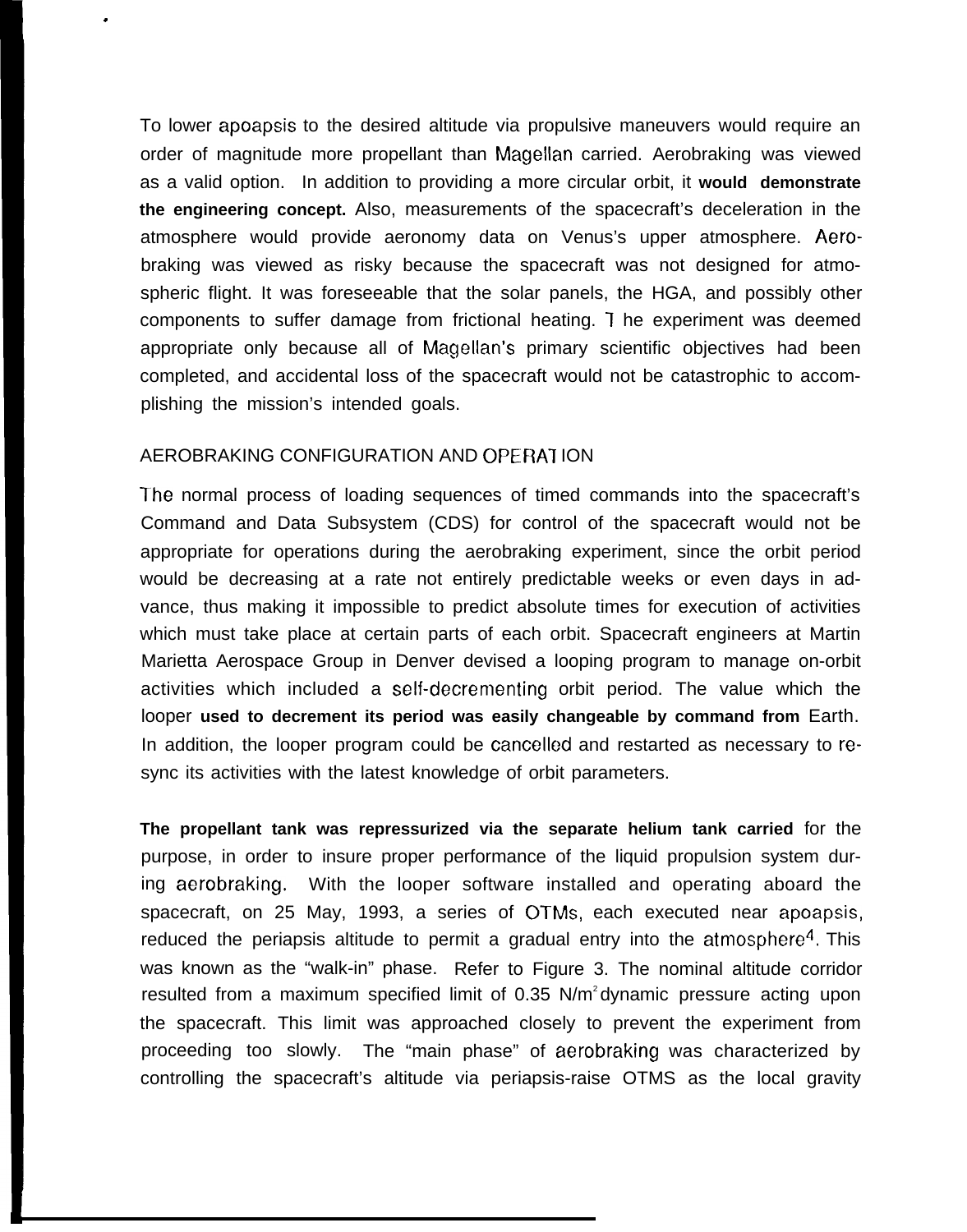**e!iects** worked to lower the periapsis altitude. <sup>7</sup> hese 01 Ms are visible in Figure 3 as abrupt altitude increases. When Magellan's orbit crossed the terminator late in July 1993, the atmospheric density decreased at periapsis altitude in the absence of sunlight slightly more than predicted. A periapsis lower OTM brought the spacecraft lower into the atmosphere to take advantage of higher density, but the maximum specified dynamic pressure limit was reduced to  $0.20 \text{ N/m}^2$  in anticipation of predicted density waves. On the night side, the local gravity effect worked toward increasing the periapsis altitude, and additional periapsis-lower OTMS were performed, also visible in Figure 3. On 3 August, the experiment was terminated by beginning execution of a series of periapsis-raise O1-MS, after the apoapsis altitude had been successfully lowered to 540 km.



#### **FIGURE 3. PROFILE OF AEROBRAKING OPERATIONS**

### ORBITAL ACTIVITY PROFILE

o

.

During aerobraking, the looper-controlled activities followed the following profile: first, a maneuver was executed to assume and then maintain the aerobraking attitude: HGA trailing opposite the velocity vector, solar arrays turned perpendicular to the velocity vector, with their back sides, that is, the sides covered with quartz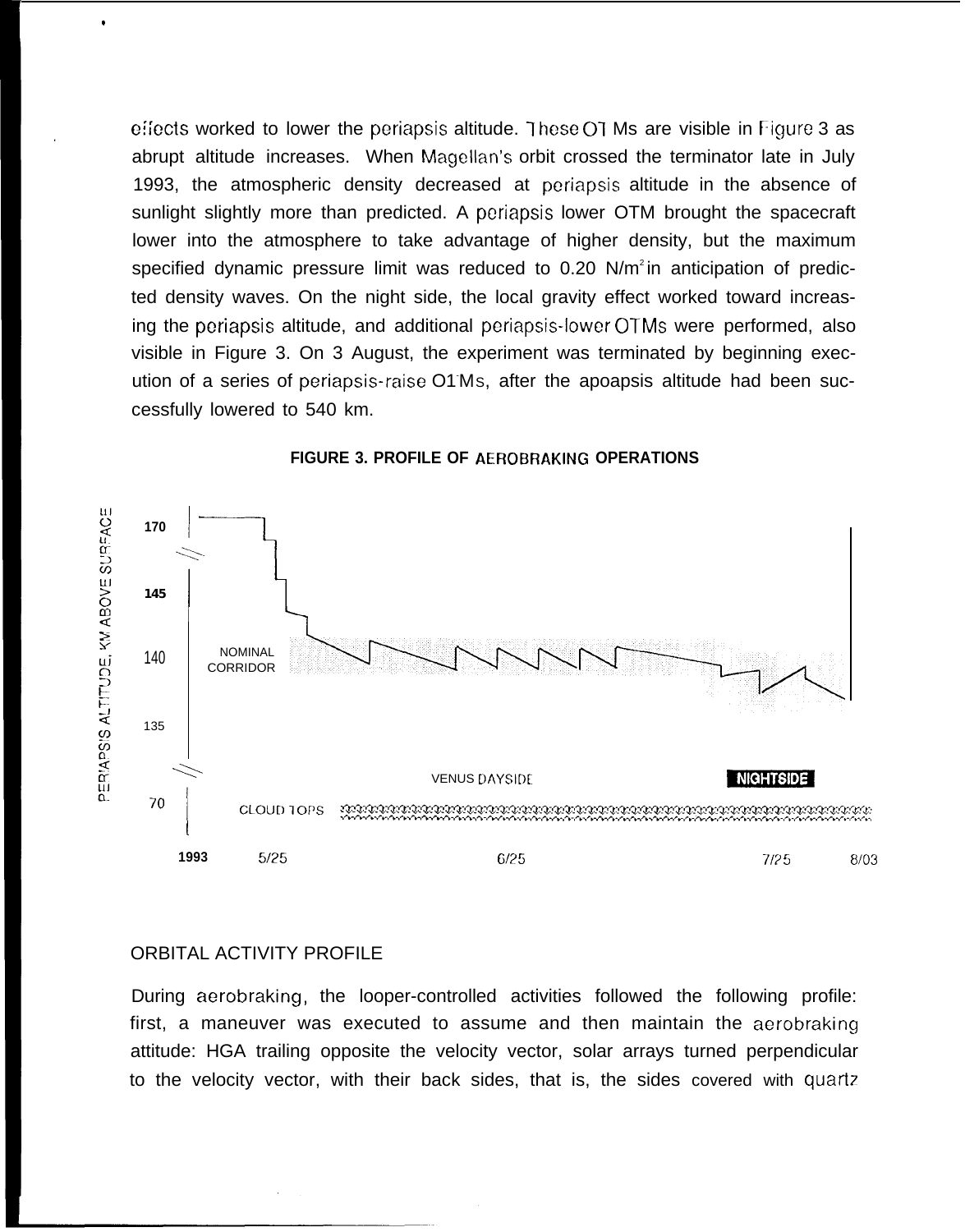**optical solar reflectors, facing the oncoming atmosphere, to present the maximum surface area to the oncoming atmospheric** free molecular flow; this attitude broke off communications with Earth. The attitude control authority was changed from reaction wheels to 0.9 N thrusters for the availability of positive attitude control in the presence of atmospheric torque. Selected data from AACS and from selected thermal sensors was stored in RAM. In this configuration, the spacecraft encountered atmospheric drag approaching 9 N for periods ranging from 4 minutes **in the beginning, to 13 minutes** at the end of the 70-day experiment. Upon completion of the atmospheric drag pass, the spacecraft maneuvered to place the HGA on Earth point, delayed two minutes to allow the DSN an opportunity to phase-Iock receivers and telemetry processing strings to the downlink, and then the spacecraft read out the RAM containing data on AACS and thermal performance from the completed drag pass. These data were read out three times in the beginning of the experiment, but as the orbit period decreased to minimum near the end, there was time only to read out the data once.

At apoapsis, the spacecraft performed a star calibration maneuver on odd-numbered orbits. This maneuver rotates the spacecraft so that its fixed star scanner can rotate past two selected stars, and thus update its attitude knowledge. On even-numbered orbits, the apoapsis passage was available as an opportunity to perform an OTM to raise or lower the periapsis altitude. ' (Canned" OTMS of six different values, three periapsis raise, and three periapsis lower, resided in the on board memory, and could be selected by use of commands stored on disk storage at JPL. If the **apoapsis pass did not require an** OTM, which was most often the case, additional **time was** available with the spacecraft's HGA on Earth **point. This period was valuable** for obtaining Doppler data for determination of orbital parameters. FoIlowing apoapsis passage, the spacecraft would rotate to shade the bus from direct sunlight with the HGA. This orientation placed the MGA on Earth point, and communications continued until a few minutes before the series of activities began again on the next orbit, Uplinks were timed to arrive at the spacecraft every time its had finished rotating to place the HGA or MGA on Earth point. It was standard procedure to sweep the uplink frequency, catching the spacecraft's receiver at its rest **frequency, after which it locked onto and** could track the uplink.

Controllers at JPL immediately checked the memory-read-out (MRO) data, ready to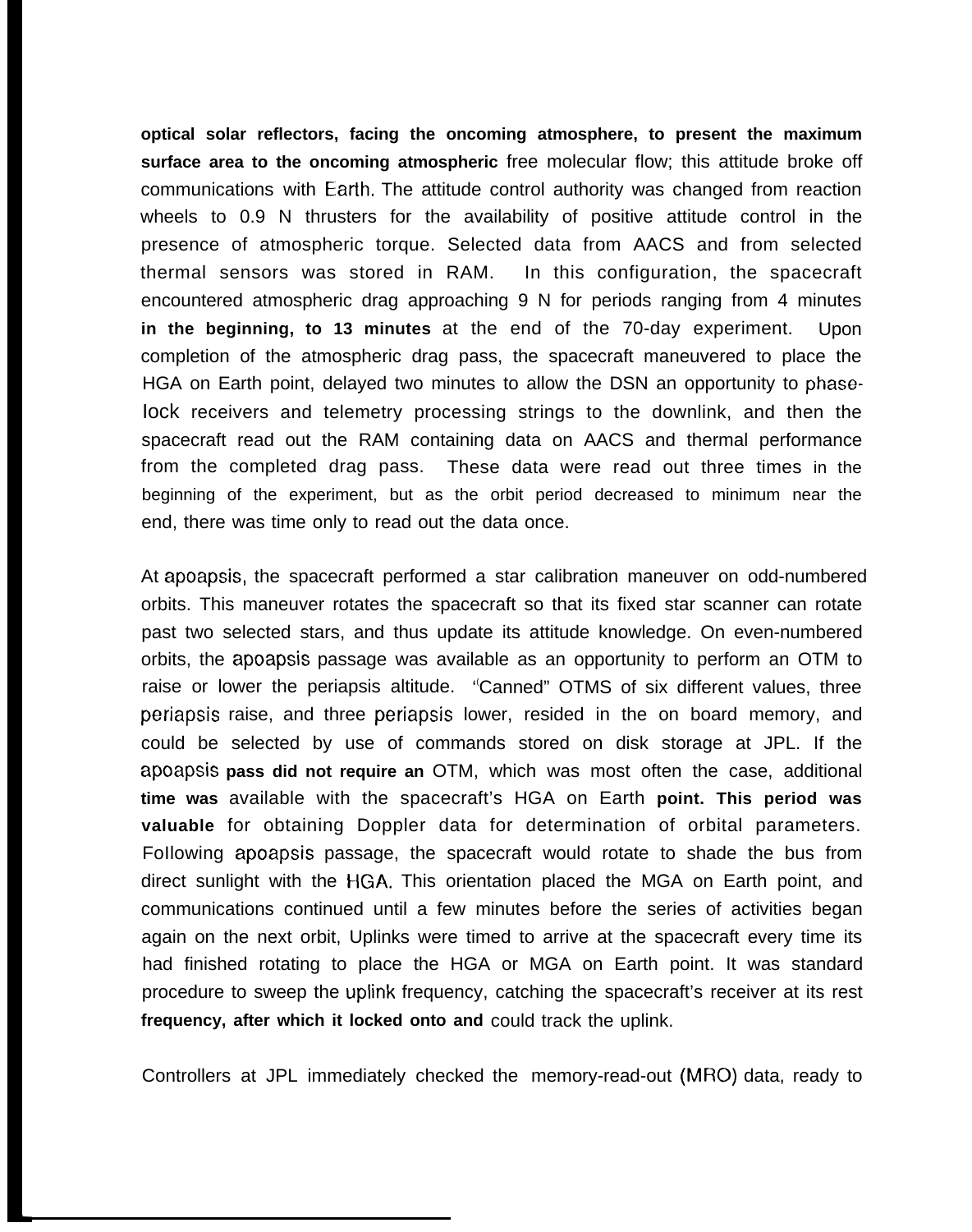. **command an** OTM at the next apoapsis opportunity if limits had been exceeded in **attitude control or temperature. They never did, The highest temperature allowed for the solar arrays was 110"C, and the maximum seen was 90°. The** HGA was expected to tolerate up to 180°, but it did not have an operable temperature sensor, and its temperature had to be estimated based on measured solar array **temperatures and an estimated thermal accommodation coefficient for the** HGA. **Thruster firings were mostly confined to the periods of configuration prior to and after the atmospheric passes.**

# BEHAVIOUR IN THE ATMOSPHERE

While encountering the atmosphere, the spacecraft slowly oscillated, typically about 10 $^{\circ}$ , mostly in pitch, and at rates which were below the AACS'S rate limitations<sup>5</sup>. No instability was observed.

## UPDATES FOR THE DEEP SPACE NETWORK

The DSN needs to be given predicted times to acquire Magellan's signal when the spacecraft turns to point to Earth and the predicted radio frequency. With Magellan's constantly changing orbit, there were constantly changing event times. Changes in event times also means changes in radio frequencies, since the Doppler shift differs at any particular point in orbit. This was accomplished by circumventing the more lengthy process of publishing complete sets of sequence-of-events (SOE) times. Instead, a subset was provided to DSN very close to real time, as soon as new **navigation solutions were incorporated** in looper timing adjustment commands. These took the form of printed lists, called Ground Events Updates (GEU) which were "quick & dirty" supplements to previously published SOE data: quick in that they came from a simple software routine applied to the output of the commanding process, which was not designed to provide a complete sequence of events; "dirty" in that the software was not designed to account for transfers of uplink responsibility among overlapping stations, nor did their output benefit from a review process.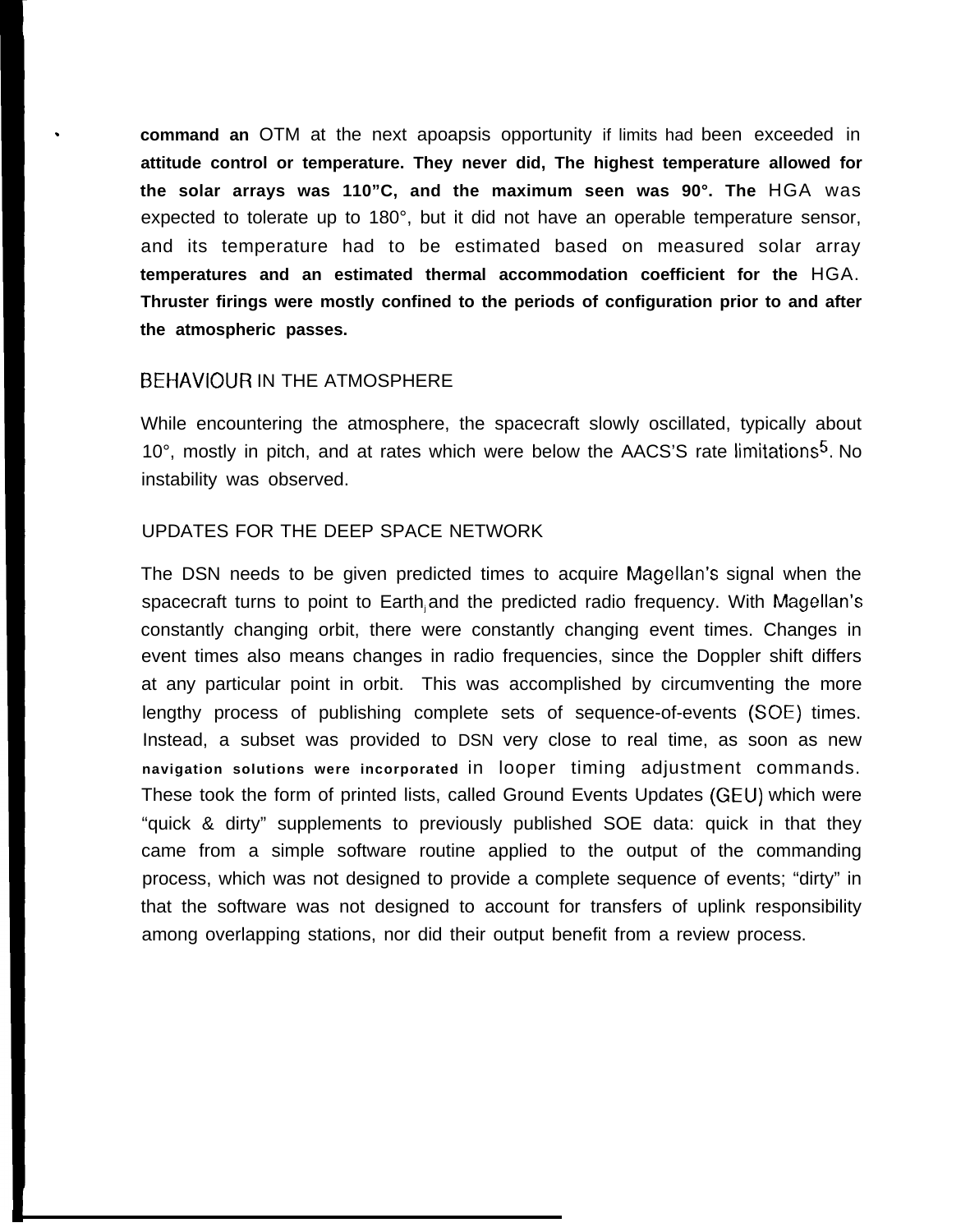### **SAMPLE GEU**

### **COMMENT**

**DSS 42** GEU

.

.

●

**GEU** list faxed to Australian Deep Space Station 42 Day of Year, Hours, Minutes, Seconds UTC

218232112 TXROFF Turn uplink transmitter off 218234024 LOS, S Expect loss of signal, S-band 218235750 ACQ **U/L, S** Turn on uplink transmitter and begin freq. sweep 219001717 AOS, S Expect acquisition of signal, S-band 219001802 ACQ D/L, S, 2-WAY, 40BPS Acquire downlink, S-band, coherent with U/L, telemetry rate 40 bits per second. This list typically covered a period from beginning to end of a tracking pass, about 8 hours average.

In the latter stages of the aerobraking experiment, the controllers' reaction time for responding to a possible anomaly grew shorter due to the compression of profile activities into a shorter orbit period, and therefore the occasional accidental losses of data became more critical to avoid. Great effort was expended to identify the cause of any data outage, and to prevent recurrences. Also, as the orbit period decreased toward minimum, the time spent in the atmosphere increased, causing more drag, and faster orbit period decrease.

# COMPLETION

With a final apoapsis altitude of 540 km, the orbit was adequate for the collection of high-resolution gravity field survey data at nearly all latitudes. Magellan is funded for collection of a high-resolution gravity covering perhaps  $98\%$  of planet, through the majority of Cycle 6. The high-resolution gravity field survey data will be available to assist researchers as they work to understand the puzzling nature of Earth's sister planet.

# **CONCLUSION**

The fact that a spacecraft which was never designed for atmospheric entry successfully undertook an aerobraking operation to significantly alter its orbit at another planet implies that that future interplanetary spacecraft intentionally designed to undertake aerobraking will be able to obviate the need to carry large masses of propellant for the purpose of orbit change maneuvering.